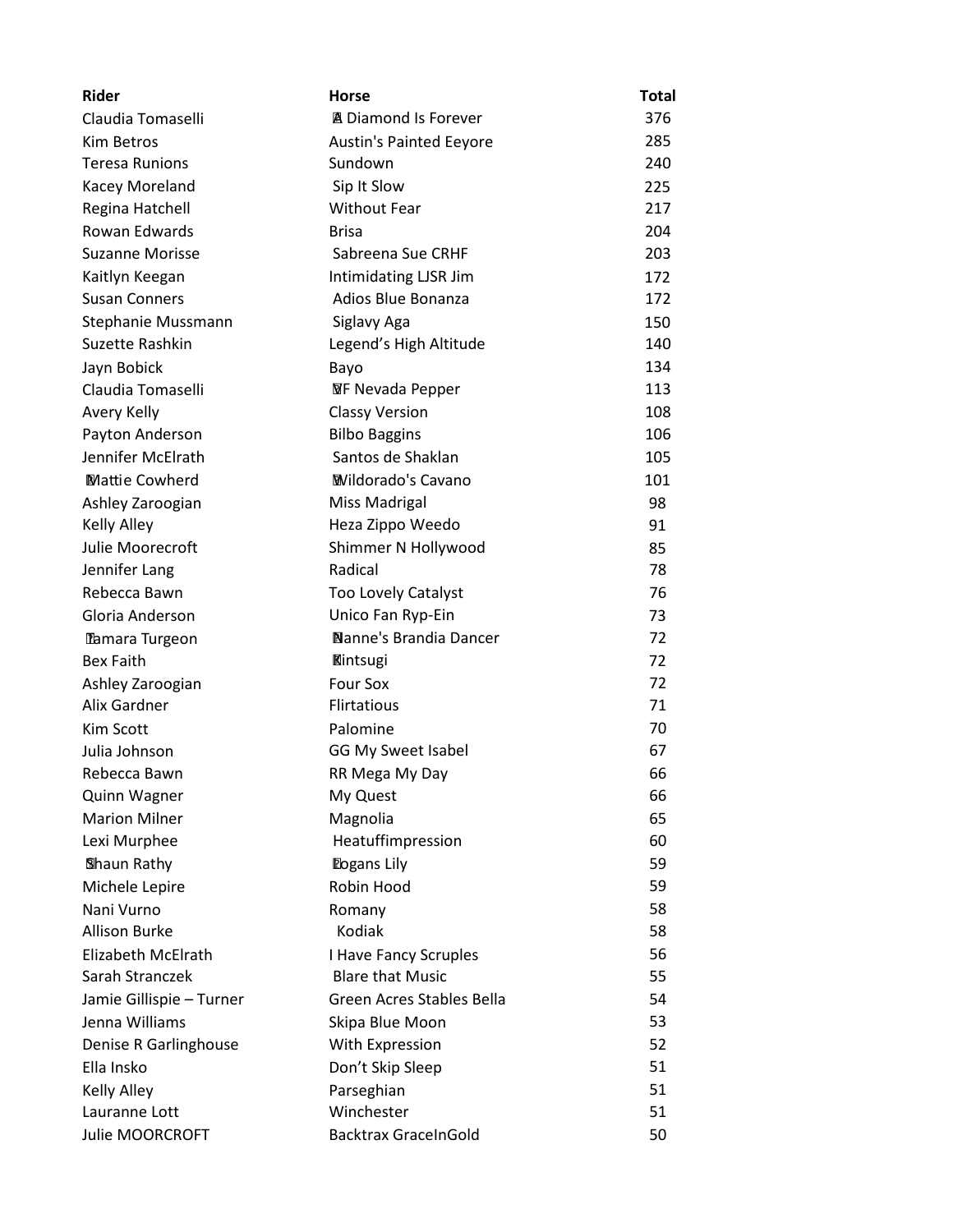| Lynne Honeyman            | Kiss My Kassie              | 49 |
|---------------------------|-----------------------------|----|
| Noe Vurno                 | Romany                      | 49 |
| Kathryn Williams          | Zahara                      | 49 |
| Amanda Kopak              | <b>Dreamin Miracles</b>     | 47 |
| <b>Ashley Meeder</b>      | <b>Tinker Bell</b>          | 47 |
| Ella Insko                | Dakota                      | 47 |
| Mary Linton               | <b>RNR Dallas Cowgirl</b>   | 47 |
| Norah Wright              | Holly                       | 46 |
| <b>Krista Linnes</b>      | Easton                      | 46 |
| Eva Villalva              | Teddy                       | 45 |
| Avery Kelly               | D'avingnon                  | 45 |
| Vicki Tolhusrt            | Zippos Cruel Girl           | 44 |
| Cristina Pinnow           | <b>Einer Things</b>         | 43 |
| Amanda Kopak              | Suzis Big Hot Rod in Heaven | 41 |
| Jamie Shook               | Principled Zippo            | 41 |
| Caitlyn Bennett           | Scrimshaw                   | 41 |
| Elizabeth Jensen          | Paloma SF+                  | 39 |
| Jamie Lyle                | <b>Mos Certainly Class</b>  | 39 |
| <b>Becca Pizmoht</b>      | Concha                      | 39 |
| Roxanne Ellingsworth      | Witt's Way                  | 39 |
| Doris Shapiro             | Mr. Louie                   | 37 |
| Teresa Runions            | Houdini                     | 37 |
| <b>Colette Rees</b>       | Smokinasmoothie             | 36 |
| Jennifer Panlasigui       | Sonny Delight Ogata         | 36 |
| <b>Judy Robinson</b>      | <b>Brandy Eye Cash</b>      | 36 |
| Hannah Carey              | Mocachee                    | 36 |
| Dawn Hass                 | <b>Broadway Padre</b>       | 34 |
| <b>Christine Richmond</b> | Surges War Eagle            | 33 |
| <b>Judy Smith</b>         | <b>Black As Knight</b>      | 31 |
| <b>Christina Keim</b>     | <b>DRF</b> Isabela          | 31 |
| Elizabeth Larson          | Nola                        | 30 |
| Linda Lamarche            | Matisses Sassy Image        | 30 |
| Samantha Fraysier         | Elsbeth                     | 30 |
| Taran Johnson             | <b>QS Mr Twister</b>        | 30 |
| <b>Ronal Barton</b>       | Fanfare                     | 30 |
| <b>Pamie Shook</b>        | Cody                        | 30 |
| Vikki Abercrombie         | Skips Zippin N Pride        | 30 |
| <b>Catherine Demick</b>   | All Bhiznez SSH             | 30 |
| Debbie Yates              | Fenway Filly                | 29 |
| Rebecca Bawn              | Lovely Little Star          | 29 |
| Sue A Schmitz             | Spirit                      | 29 |
| Margo Borrows             | Prints Charmin Darlin       | 29 |
| Jennifer Deasaro          | Famous Desperado            | 29 |
| Cheryle Crowley           | Leos Royal Danger           | 28 |
| Cindee Rowan              | Pleasure Talkin             | 28 |
| Kriste Cunningham         | Atlas                       | 28 |
| Lily Minchello            | <b>Lord Sterling</b>        | 28 |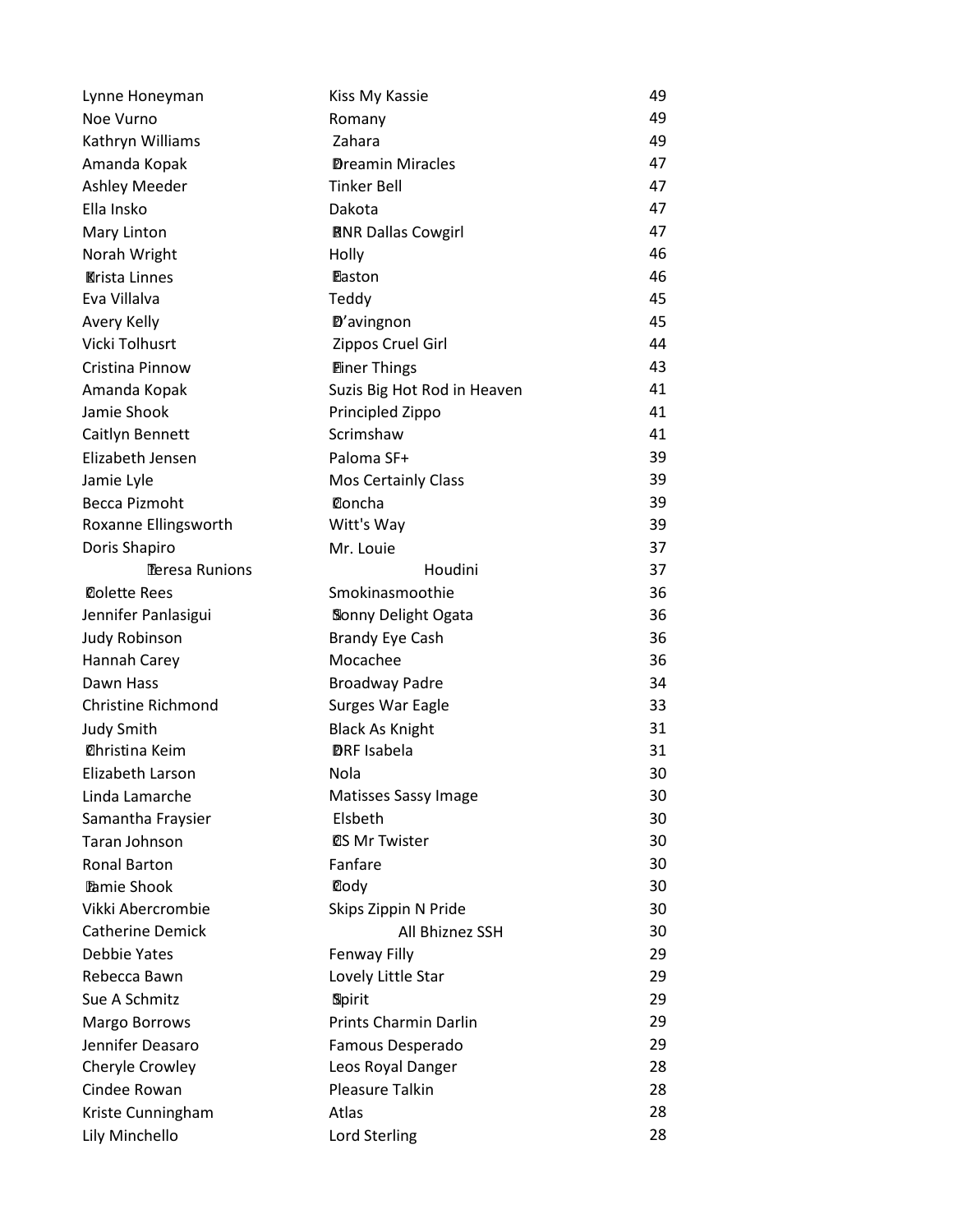| <b>Millie Fleming</b>       | Mack                        | 28 |
|-----------------------------|-----------------------------|----|
| Kara Eikenbary              | Orion                       | 28 |
| <b>Dapucine Becker</b>      | Genesis Keziah              | 28 |
| <b>Heather Rhoades</b>      | Sebastian                   | 27 |
| Julie Catone                | Gina O'Ryleigh              | 27 |
| Caitlyn Bennett             | <b>Hocus Pocus</b>          | 27 |
| Elizabeth Crawford          | Nasser JCH                  | 27 |
| Susan Hilton                | <b>Shadow Lancets Bars</b>  | 27 |
| Barbara Wise                | Thorin                      | 26 |
| Kathy Tuffy                 | Tuffy                       | 26 |
| Nikki Joseph                | <b>Miss Multipass</b>       | 26 |
| Wendy Raynor                | <b>Branstocks Riddle</b>    | 26 |
| <b>Hudson Hartwig</b>       | Art I A Masterpiece         | 25 |
| Alexandra Ribeiro           | Mowgli                      | 25 |
| Michelle Witek              | Doc Holiday Compadre        | 25 |
| Quinn Wagner                | Elmer                       | 25 |
| <b>Melanie Adams</b>        | <b>Pluto Matina</b>         | 25 |
| Sage Lau                    | Wildorado'sAria             | 25 |
| <b>Emily Beaudry</b>        | <b>Wonder</b>               | 24 |
| <b>Megan Offermann</b>      | Sporty's Gold Rush          | 24 |
| Chris Hyland                | He's My Hero                | 24 |
| Jamie Gillispie             | Kelby                       | 24 |
| Jane Hansen                 | Lucy                        | 24 |
| Rebecca Dennis              | <b>Pleasure Talkin</b>      | 24 |
| <b>Scarlett Roberts</b>     | <b>IMA Keeper</b>           | 24 |
| <b>Tane Taylor</b>          | Southern Legend             | 24 |
| Madeline Benn               | <b>Im a Showtime Dude</b>   | 24 |
| Michele Lepire              | Stonewall Good Deal Lady    | 24 |
| <b>Deanne Roth</b>          | Sea Cloud Second Chance     | 24 |
| <b>Bailey Griffin</b>       | Keokea Sound of White Caps  | 24 |
| Makayla Griffin             | <b>Minuette Tiny Dancer</b> | 24 |
| Jennifer Bull               | Patch Of Blue Moon          | 24 |
| Jennifer Mikulski           | Pluto Matina                | 24 |
| Jenna Hayes                 | LG Copper Country           | 23 |
| Jessica Nordquist           | Cashs Sunset Bey            | 23 |
| Kerry Louise Boucher        | <b>@R Sweet Surrender</b>   | 23 |
| Linda Stranger              | Karerra                     | 23 |
| Marie Broberg               | All Time Glitter            | 23 |
| Stephanie Hackett           | Any Cowboys Dream           | 23 |
| Stephanie Sell              | Two Tru Rae Ditto           | 23 |
| Sarah Kramer                | <b>Smart Wynnin</b>         | 23 |
| <b>Courtney Gaston-Face</b> | <b>Buzz Lightyear</b>       | 23 |
| Lauren Leary                | <b>Tweet Me</b>             | 23 |
| Amanda Duncan               | Cajun n Classy              | 22 |
| Denise Gimmarro             | <b>KCs Version of Pine</b>  | 22 |
| Jessica Sullivan            | Sheba                       | 22 |
| Timmi Shorr                 | VA La Taria                 | 22 |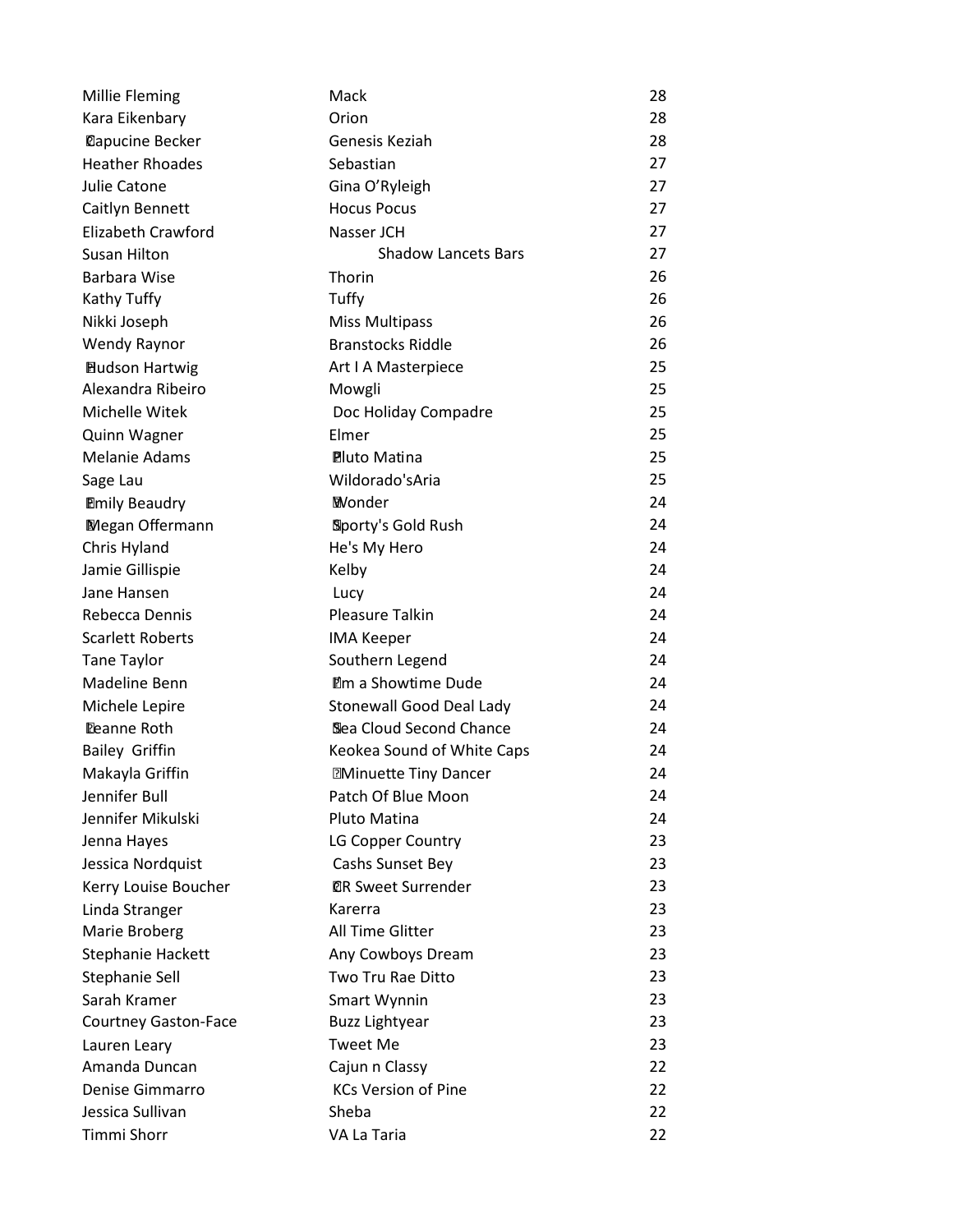| Abrianna Meeks                 | Dahlonega Mikaya          | 21 |
|--------------------------------|---------------------------|----|
| <b>Tracey Brauer</b>           | Tucker                    | 21 |
| Helena Ripley                  | Caesar Destructo-Bull     | 21 |
| Jamie Lynne Commissaris        | One Piece of Gold         | 21 |
| <b>Courtney Mellor</b>         | <b>Phoenix Rising</b>     | 21 |
| <b>Alex Aarons</b>             | Moon                      | 20 |
| <b>Tracy Long</b>              | Misty                     | 20 |
| Kelly Gribauval                | Willy Have Sum Iron       | 20 |
| Jacki Rosellen                 | Colorado Gold Rush        | 19 |
| Rebecca Hershock               | Good Tiger Fall           | 19 |
| Susan Slaubaugh                | <b>Artful Moves</b>       | 19 |
| Daniella Tomaselli             | Grayson                   | 19 |
| <b>Brianna Adams</b>           | Gatling                   | 19 |
| Laura Muller                   | Peppy's Dazzlin Romeo     | 19 |
| <b>Mattie Cowherd</b>          | <b>Wildorado's Saunto</b> | 18 |
| Megan Offermann                | Sporty's Gold Rush        | 18 |
| <b>Paris BeDell</b>            | Hannah Ho CRHF            | 18 |
| Tatiana Kalawa                 | Quinam Z                  | 18 |
| Tracy Desiderio                | Playin' For Peanuts       | 18 |
| <b>Aubry Meeder</b>            | Tinkerbell                | 18 |
| <b>Audrey Stamatelos</b>       | Matisses Sassy Image      | 18 |
| Autumn Wolf                    | <b>Windsor Forrest</b>    | 18 |
| Christina Mendez               | Hollywood Duster Too      | 18 |
| <b>Denise Cornell</b>          | Sunda Invitation          | 18 |
| Elizabeth Larson               | Jazzman Drift             | 18 |
| <b>Heather Rhoades</b>         | Whicker                   | 18 |
| Izabelee Rabago                | Sedona                    | 18 |
| Josephine Trott                | <b>HD Redford</b>         | 18 |
| Judy woods                     | JJ Bar Lei                | 18 |
| Katie Bogaret                  | Mina                      | 18 |
| Kim Depp                       | An Eye for Color          | 18 |
| Kylie Britt                    | Jeoperty                  | 18 |
| Laurie D Sigfridson            | <b>Eicantus</b>           | 18 |
| Michelle F Sigfridson          | Sebastin                  | 18 |
| Michelle J. Lightcap           | A Cash Vantage            | 18 |
| Natalie Weltsch                | Ganso Tostados            | 18 |
| <b>Suzanne Morrisse</b>        | <b>Abalon BWS</b>         | 18 |
| Sydnie Irwin                   | Just James                | 18 |
| Victoria Shields               | Nemo                      | 18 |
| <b>Emily Beaudry</b>           | <b>War Tales</b>          | 18 |
| <b>Erika Fichter Erlandson</b> | <b>SBT Rynca</b>          | 18 |
| <b>Eaith Faile</b>             | Chairman's Wedding Gift   | 18 |
| Dianne Schultheis              | Pluto Sorria              | 18 |
| Respah Mitchell                | <b>Otter Creek Jesse</b>  | 18 |
| Ann Rohrback                   | Life is Good              | 17 |
| Cristina Goff                  | <b>Tiger Lilly</b>        | 17 |
| Deanna M Casarez               | <b>Gallos Pepper Chic</b> | 17 |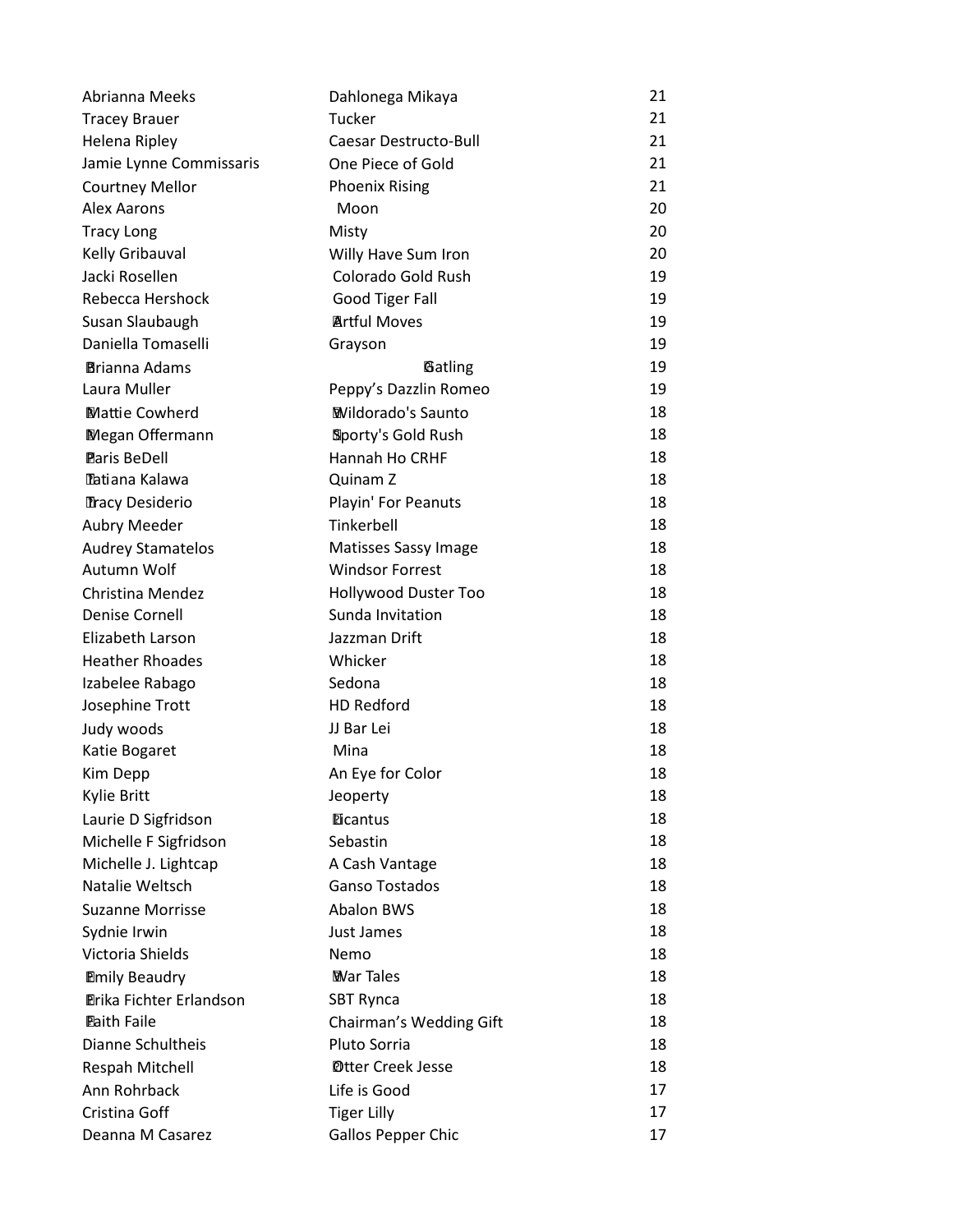| Delaney McGrath                   | Sinatra                            | 17 |
|-----------------------------------|------------------------------------|----|
| Ellie Van Steenburgh              | <b>Bernie</b>                      | 17 |
| Janet Miller                      | Do the Dirty                       | 17 |
| Lori Goodsell                     | La Vita                            | 17 |
| <b>Margueritie Gentry</b>         | <b>Never Better Magic</b>          | 17 |
| Norah Leyde                       | My Sweet Dimensions                | 17 |
| Peyton Devonshire                 | <b>Truth or Dare</b>               | 17 |
| Silja Knoll                       | Solanos Whizkey Doc                | 17 |
| <b>Susan Boarders</b>             | Light Em Up Jack                   | 17 |
| <b>Taryn Lesoine</b>              | Mr. Pumpkin Pie                    | 17 |
| Katrin Silva                      | Elana                              | 16 |
| Marget McGrath                    | Lucky Dual Pep                     | 16 |
| Michelle F Sigfridson             | Dunedin                            | 16 |
| Paige Green                       | Fergus                             | 16 |
| <b>Susan Conners</b>              | <b>WP Amir Raskeek</b>             | 16 |
| Valerie Henley                    | Anatole                            | 16 |
| Alisa Blake                       | Manzana                            | 16 |
| Josephine Stec                    | Conversano Melora II               | 16 |
| Sage Lau                          | Wildorado's Saunto                 | 16 |
| Gretchen Grimshaw                 | Noah                               | 15 |
| Marica Corbett                    | JBs Absolut Southern Pride         | 15 |
| Micaela Shea                      | <b>RE Cash Bar</b>                 | 15 |
| Michelle F Sigfridson             | <b>Brigadier</b>                   | 15 |
| Tori M Blankenship                | <b>JBS Absolute Southern Pride</b> | 15 |
| <b>Susan Miller</b>               | The Cake Is A Lie                  | 15 |
| Burkleigh Buquoi                  | Comet                              | 15 |
| Christine Castiglioni             | Ingrata 2010                       | 15 |
| <b>Caroline McGrath</b>           | Sinatra                            | 14 |
| <b>Christine Ferri</b>            | Diva Max                           | 14 |
| <b>Judy Varner</b>                | Long Rider                         | 14 |
| <b>Macy Montgomery</b>            | <b>Infinite Grace</b>              | 14 |
| Tori M Blankenship                | JB's Rising Phoenix                | 14 |
| <b>Amber Chong</b>                | <b>Riding Red</b>                  | 13 |
| Elizabeth Jensen                  | HM Mystic Day +++//                | 13 |
| <b>Elizabeth Roth</b>             | Tahoe's Vision in Gold             | 13 |
| Gia Long                          | Misty Green Cimmaron               | 13 |
| Helen Braccia                     | Angharad                           | 13 |
| Joanna Robson                     | IE Truly Lafn                      | 13 |
| <b>Eulia Simmons</b>              | Anatinza                           | 13 |
| Michelle Duryea                   | <b>Eleza Smokn Sunsation</b>       | 13 |
| Kim Francisco                     | Ollivander                         | 13 |
| <b>Guinivere Constance Palmer</b> | Navie                              | 13 |
| <b>Carola Cason</b>               | Decent                             | 12 |
| <b>Hizabeth Taranto</b>           | Lena's Summer Gold                 | 12 |
| Pasmine Jutkofsky                 | Brambleridge Starr's Mill          | 12 |
| <b>Pennifer Mikolay</b>           | Serenade                           | 12 |
| <b>Kriste Cunningham</b>          | Atlas                              | 12 |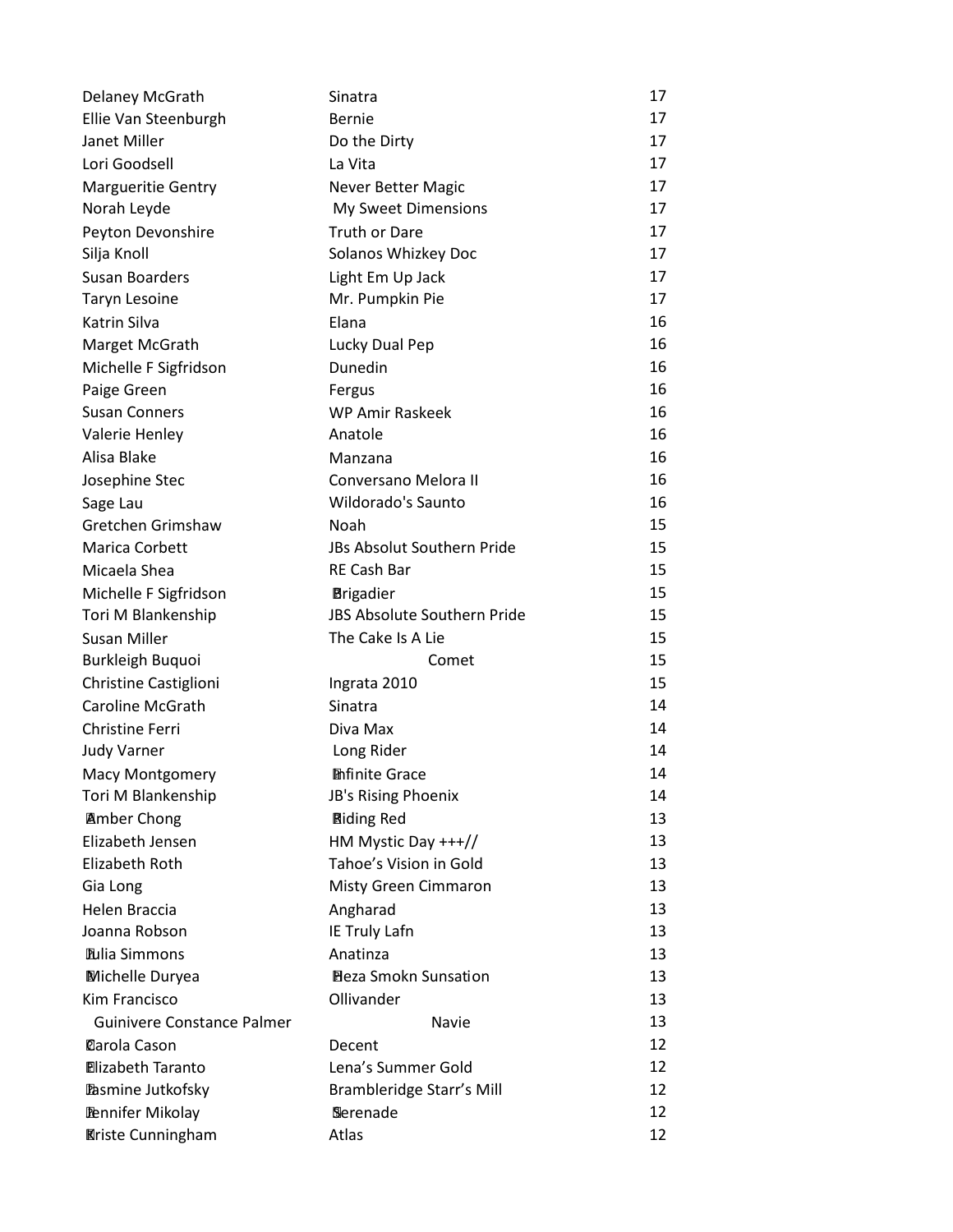| <b>Dillian Evaniew Phelan</b> | <b>Eistos Last Sugar</b>    | 12 |
|-------------------------------|-----------------------------|----|
| Disa Mikolay                  | Dancer                      | 12 |
| Maya Devan                    | <b>Victory Selected</b>     | 12 |
| <b>Milena Villalva</b>        | Sebastian                   | 12 |
| <b>Pamela DeHaan</b>          | <b>Eawson's T.N.Titan</b>   | 12 |
| <b>Allie Filkins</b>          | Romeo                       | 12 |
| Alyssa Orman                  | <b>Grand Ole Fanny</b>      | 12 |
| Amanda Donovan                | This Girl is Cool           | 12 |
| Amanda Duncan                 | Mr. Golden Chickolena       | 12 |
| Ann Anderberg                 | De Silvno                   | 12 |
| Ashlyn Leyde                  | Zipped So Famous            | 12 |
| <b>Ben Turner</b>             | Cajun n Classy              | 12 |
| <b>Brittanie Brown</b>        | The Great Pumpkin           | 12 |
| Daina Behe                    | <b>Best's Scarlett</b>      | 12 |
| <b>Emily Kays</b>             | Hasty Zipper                | 12 |
| <b>Emily Nolan</b>            | Indigo East                 | 12 |
| Emma Lowman                   | Romeo                       | 12 |
| Eva Villalva                  | Evita                       | 12 |
| <b>Frances Krak</b>           | T.Town's Big Boy            | 12 |
| Halle Kollath                 | <b>Prince of Darkness</b>   | 12 |
| <b>Heather Rhoades</b>        | <b>Eicantus</b>             | 12 |
| Helen Holzcheiter             | Tatabra Kamikaze            | 12 |
| Ivy Schute                    | Snicker Doodle              | 12 |
| Jamey Jenkins                 | <b>Scarlets Prospect</b>    | 12 |
| Janice Mumford                | <b>Avignon of Deerhaven</b> | 12 |
| Jennifer Wallace              | The Spirit                  | 12 |
| Jennifer Wallace              | <b>Bodacious Blue</b>       | 12 |
| JoAnn Wegenke                 | <b>Hesa Grand Slam</b>      | 12 |
| Joanna Zattiero               | <b>ZM Flying Home</b>       | 12 |
| Joanna Zattiero               | <b>ZM Flying Home</b>       | 12 |
| Julia Simmon                  | Anatinza                    | 12 |
| Julie Catone                  | Twilight                    | 12 |
| Katie Gerhardt                | Med Shakin High Dice        | 12 |
| Katie McDermott               | Beef Jerky                  | 12 |
| Katie McDermott               | <b>Bubba</b>                | 12 |
| Kelly Alley                   | Aprils Cool Magnum          | 12 |
| <b>Kristine Downs</b>         | Ruby Tuesday                | 12 |
| Lori Shapiro                  | Marigold's Rhythm           | 12 |
| Lynn Ahern                    | Dno Quixote Hix             | 12 |
| Mallory Ledet                 | Just A Rumor                | 12 |
| Mechaela Gates                | <b>Tequilas Siete</b>       | 12 |
| Michelle F Sigfridson         | <b>DGS Justtellintales</b>  | 12 |
| Michelle Witek                | JuanSkipsPayMeInCash        | 12 |
| Morgan Zumwalt                | Nacona                      | 12 |
| <b>Noelle Williams</b>        | <b>Especial Do Retiro</b>   | 12 |
| Patty Couch                   | <b>PWR Smart Alex</b>       | 12 |
| Patty Couch                   | Gallant Prince Von G        | 12 |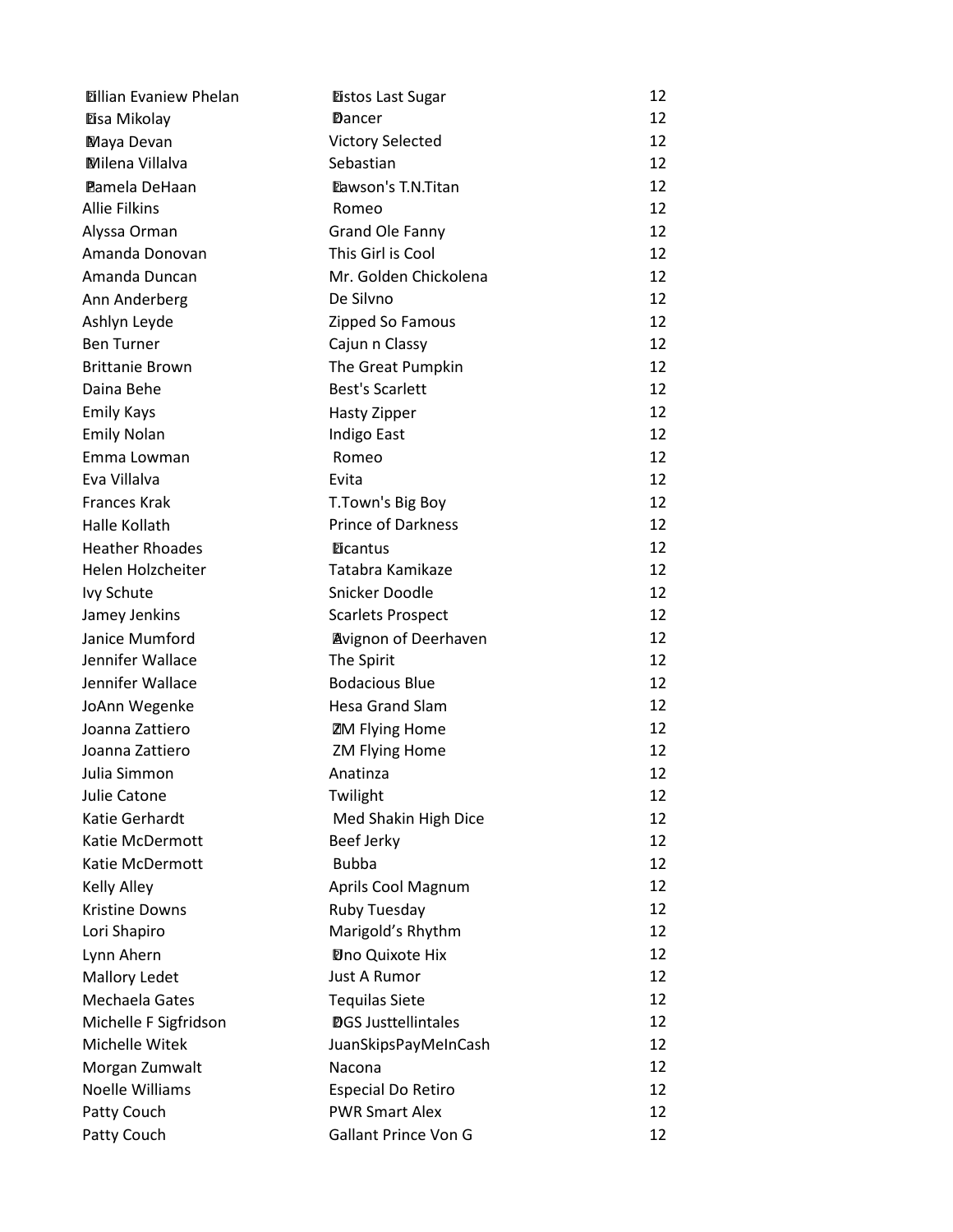| Penelope Hafner                                      | Miss Tari Nic                    | 12 |
|------------------------------------------------------|----------------------------------|----|
| Quinn Gilman                                         | Romeo                            | 12 |
| Rebecca Dennis                                       | <b>JDS Sunday Drive</b>          | 12 |
| Sandi Lucas                                          | <b>Helius</b>                    | 12 |
| Sarah Lombardi                                       | Just My Luck                     | 12 |
| Shannon Donnelly                                     | Goose                            | 12 |
| Sophia Derrin                                        | Beef Jerky                       | 12 |
| Stephanie Busam                                      | <b>Harbor Breeze</b>             | 12 |
| Stephanie Hackett                                    | Sedona                           | 12 |
| Sydney Smith                                         | Dakota                           | 12 |
| Tabitha Elizabeth Dunn                               | Pockets                          | 12 |
| <b>Tara Hogson</b>                                   | Argentina                        | 12 |
| <b>Taylor Kerley</b>                                 | Wyayoom                          | 12 |
| <b><i><u></u></i></b> <i><b>Christine Gallup</b></i> | <b>Hesa Grand Slam</b>           | 12 |
| Kim McLaughlin                                       | Felix                            | 12 |
| Lisa Landry                                          | Wolkenspieler                    | 12 |
| Ally Friewald                                        | Ariel                            | 12 |
| Louanna Stacy                                        | <b>E</b> lemi                    | 12 |
| <b>Kari Walworth</b>                                 | <b>Comet</b>                     | 12 |
| Hannah Carey                                         | Mercutio                         | 12 |
| Marilyn Bennett                                      | <b>Magical Mystery Tour</b>      | 12 |
| <b>Emily Fausnaught</b>                              | <b>Knights Dream</b>             | 12 |
| Dayna Roberts                                        | Wrangler                         | 12 |
| Rebecca Dignam                                       | Franklin                         | 12 |
| Maya Hughes                                          | Diamond in the Rough             | 12 |
| <b>Bailee Hoppe</b>                                  | Boomerang                        | 12 |
| <b>Renee Carter</b>                                  | <b>DHF</b> Icarus                | 12 |
| <b>Brigid J. Ripley</b>                              | Senza                            | 11 |
| <b>Eaurie Ormsby</b>                                 | Annie                            | 11 |
| <b>Eydia Hendricks</b>                               | <b>RT</b> Dooley                 | 11 |
| Ansley Singleton                                     | Will                             | 11 |
| Carrie Anne Fiorucci                                 | N'CO Roulette's Wheel of Fortune | 11 |
| Claire Mannino                                       | Red Hot Mama                     | 11 |
| <b>Danielle Sears</b>                                | Royal Christmas                  | 11 |
| <b>Elise Marthe</b>                                  | <b>Prince of Darkness</b>        | 11 |
| <b>Emily Rider</b>                                   | Diamond in the Rough             | 11 |
| Givoanna Wedul                                       | <b>Beef Jerky</b>                | 11 |
| <b>Grace Settel</b>                                  | <b>Magic Serendipity</b>         | 11 |
| Hailianne Schawo                                     | Stay Golden                      | 11 |
| Heidi Smith                                          | Annie                            | 11 |
| Helen Holzcheiter                                    | <b>Small Talk</b>                | 11 |
| Jen Sigety                                           | *HS Pinero                       | 11 |
| Jessy Cuellar                                        | Talk About Lena                  | 11 |
| Lauren Malmberg                                      | Playingforkeeps Pine             | 11 |
| <b>Tara Valade</b>                                   | Tatabra Quatar                   | 11 |
| <b>Tory Devonshire</b>                               | Truth Or Dare                    | 11 |
| Kristine Downs                                       | Zafir                            | 11 |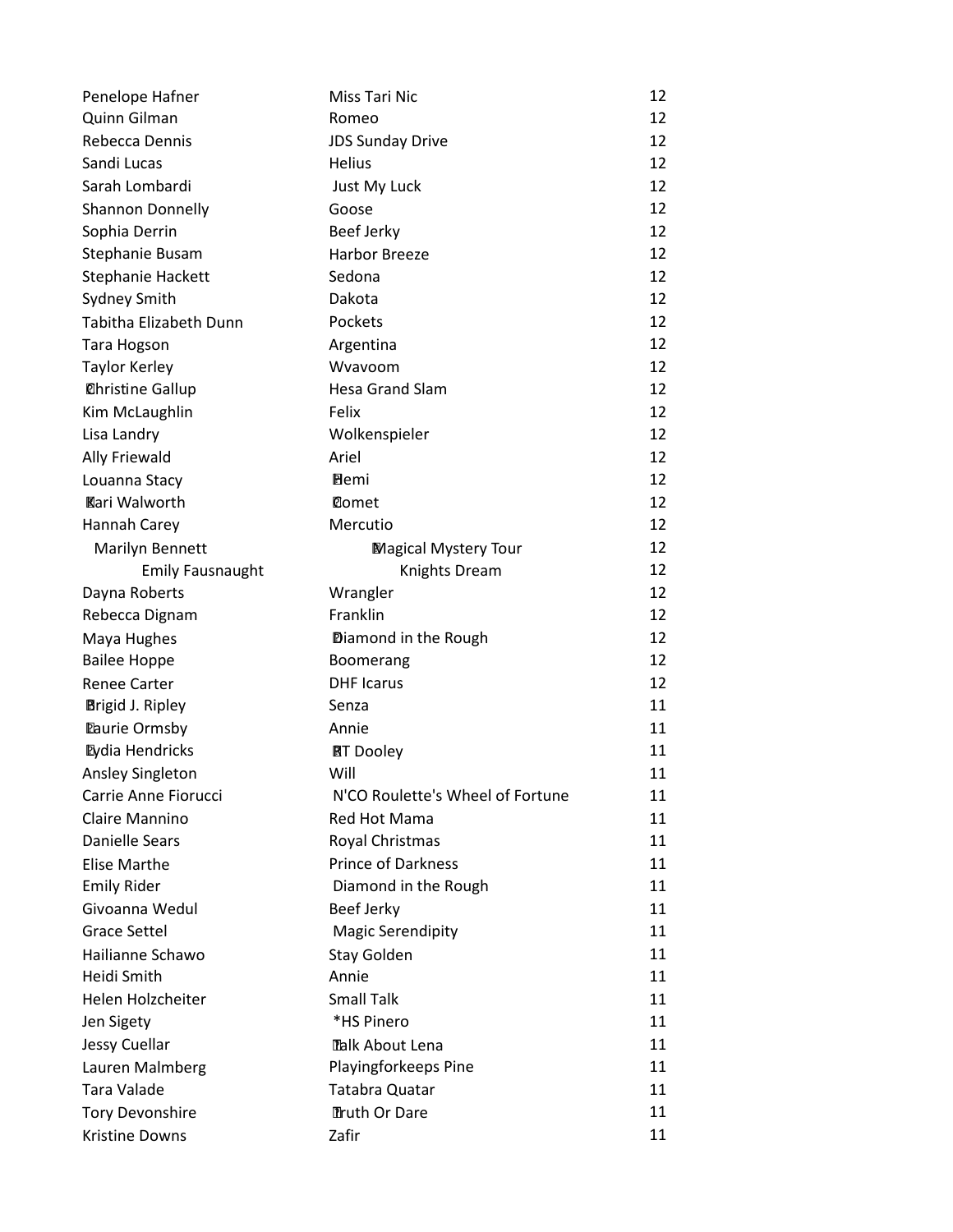| <b>Tiger Lily Goldenberg</b>  | <b>Spring Hollow Marquesa</b>    | 11 |
|-------------------------------|----------------------------------|----|
| Samantha Goldstein            | Hippo                            | 11 |
| <b>Charlotte Wilkins</b>      | Oh Bernie Boy                    | 11 |
| Dawn Little                   | Held up for Ransom               | 11 |
| <b>Brookley Wofford Topel</b> | Lone Star Sparkle                | 10 |
| Angela Serpico                | False ID                         | 10 |
| Apryl Cruit-Keliiheleua       | <b>Dilly</b>                     | 10 |
| <b>Ariel Porto</b>            | Neshama                          | 10 |
| Cristina V. Alegria-Kelleher  | <b>Brigadier</b>                 | 10 |
| <b>Emily Denise Trawick</b>   | <b>Drummer Girl</b>              | 10 |
| Jayna                         | <b>RT Dooley</b>                 | 10 |
| Kerrie Garvey                 | <b>Tupelo Honey</b>              | 10 |
| Marilyn J Wade                | Stealin KYs Kovu                 | 10 |
| <b>Melanie Ripley</b>         | Sonrisa                          | 10 |
| Olivia Roth                   | Lady Marmalade                   | 10 |
| Barbara Bern                  | <b>Two Times Bueno</b>           | 10 |
| <b>Christine Orrison</b>      | <b>Bubba</b>                     | 9  |
| <b>Heather Roger</b>          | <b>Cottons Candy Man</b>         | 9  |
| Jennifer Passeretti           | <b>Green Acres Stables Bella</b> | 9  |
| Katherine Moyer               | Invite to Invest                 | 9  |
| Keira McVicker                | Maggie                           | 9  |
| Mia Sutton                    | In the Blink of an Eye           | 9  |
| Patty Couch                   | <b>Pwr Brienne of Tarth</b>      | 9  |
| <b>Scarlett Roberts</b>       | Afires Legend                    | 9  |
| Tara Valade                   | Cassandra 77                     | 9  |
| Erika Henry                   | Boots' Scootin' Bogey            | 9  |
| <b>Finley MacIntire</b>       | Conclusively Spoiled "Winnie"    | 9  |
| Michelle Smith                | See Grace Fly By                 | 9  |
| <b>Prin Frank</b>             | Finn                             | 9  |
| April Basham                  | Gypsy Rose                       | 9  |
| <b>Ann Anderberg</b>          | LAURELHIGHLAND BLACKJACK         | 8  |
| <b>Beth Wright</b>            | Fiona                            | 8  |
| Elizabeth Deluca              | My Money Blues                   | 8  |
| Helena Ripley                 | <b>Caesar Destructo-Bull</b>     | 8  |
| Kayla Isaacs                  | Mozart                           | 8  |
| <b>Missie Nichols</b>         | Brigadier's Blackwatch           | 8  |
| Sadie                         | <b>Benson Hijinx</b>             | 8  |
| Sally Pollard                 | <b>ESPERANZA'S MAX</b>           | 8  |
| <b>Tracy Long</b>             | <b>High Hopes</b>                | 8  |
| <b>@harlotte Walworth</b>     | Greyman                          | 8  |
| Emma Gorden                   | <b>Tiz Tap Tango</b>             | 8  |
| Melissa Cromer                | The Incredible Journey           | 7  |
| Sandra Benson                 | <b>Eynxs Colonel</b>             | 7  |
| <b>Tierney Williams</b>       | Prince Aragorn                   | 7  |
| Adeline Beach                 | <b>Teddy Bear</b>                | 7  |
| Anya Johnson                  | <b>RoH Baby</b>                  | 7  |
| <b>Avery Williams</b>         | Phantom                          | 7  |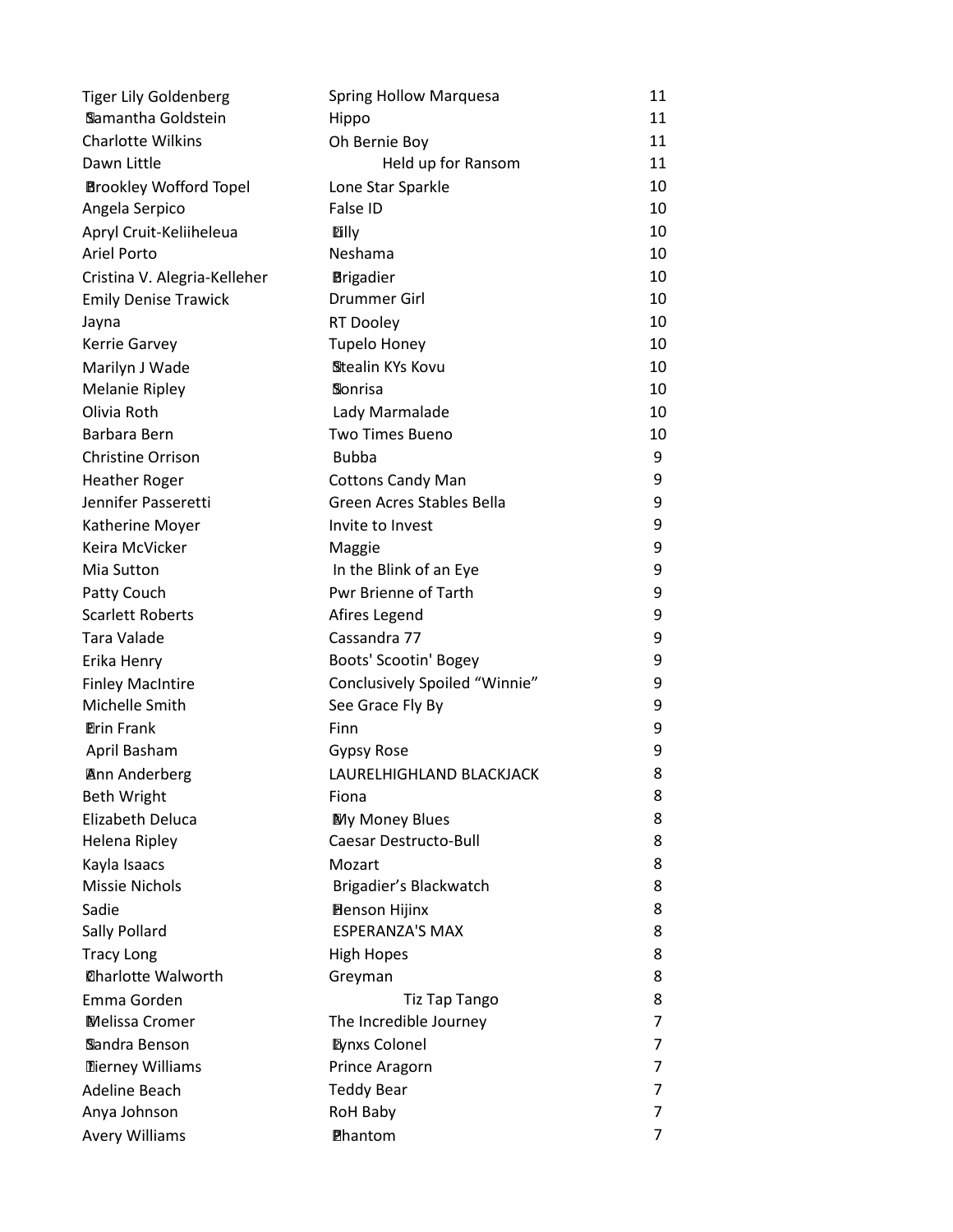| Caitlin Looney              | Only a Zippo                 | 7              |
|-----------------------------|------------------------------|----------------|
| <b>Cobrin Sikes</b>         | What a Doll                  | 7              |
| Jamie Rushton               | <b>Hesa Grand Slam</b>       | 7              |
| Jan Lucciola                | Manrico                      | 7              |
| Jauna Doland                | Dunn Made Money              | 7              |
| Jennifer Christinasen Vurno | Romany                       | 7              |
| Jenny Williams              | RoH Baby                     | 7              |
| Kimberly M Wahl             | <b>Tuffs Lady Katie</b>      | 7              |
| Kimberly M Wahl             | Smokin Hollywood Pep         | 7              |
| Lylie Ryder                 | Northwind                    | 7              |
| Madi Essig                  | Saint John's Gospel          | 7              |
| Mary E Noel                 | Radical                      | 7              |
| Naomi                       | <b>Butters</b>               | 7              |
| <b>Noelle Penzias</b>       | Southern Flare               | 7              |
| <b>Ryder Mills Frick</b>    | My red Corvette              | $\overline{7}$ |
| Samantha Hunkins            | Double O Seven               | 7              |
| Suzanne Graham              | Jubilee                      | 7              |
| Tara Valade                 | Raspin                       | 7              |
| Teri Mccomber               | <b>Whisky Girl</b>           | 7              |
| Elyse                       | Dove is a Gamble             | 7              |
| Lauren Collins              | <b>Wyoming Brita</b>         | 7              |
| Genevieve RomanoHelm        | <b>Unique Flirt</b>          | 7              |
| Kaitlyn Joki                | Gabriel                      | 7              |
| <b>Taylor Borut</b>         | <b>JDs Sunday Drive</b>      | 7              |
| <b>Totsye Titus</b>         | <b>Conversano Toscana II</b> | 7              |
| Sage Lau                    | Wildorado'sAria              | 7              |
| Susan F Radka               | Jaxson                       | 7              |
| Patricia Burns              | Veras Harlequin Callisto     | 7              |
| <b>Adrienne Dalessio</b>    | Sporty's Gold Rush           | 6              |
| <b>Amélie Marsot</b>        | Darlchen 57                  | 6              |
| <b>Daitlin Blackwood</b>    | Melody                       | 6              |
| <b>Daitlin McLimans</b>     | <b>Prince of Darkness</b>    | 6              |
| <b>Penna Brumm</b>          | Invite to Invest             | 6              |
| <b>Eaura Oliver</b>         | <b>Brontesaurus</b>          | 6              |
| <b>Dillianna Joseph</b>     | Donny                        | 6              |
| <b>Madeline Cooper</b>      | D'Avignon                    | 6              |
| Mary Baer Fiorentino        | Fayala SWF                   | 6              |
| <b>Milena Villalva</b>      | Guapo                        | 6              |
| <b>Dlivia Anton</b>         | BETR ZIPPER UP GOOD          | 6              |
| Shannon Graham              | <b>Makinley</b>              | 6              |
| <b>Stacy Lambrinos</b>      | Minka                        | 6              |
| Aine Curran                 | Truman                       | 6              |
| Alexandra Stephenson        | Noble Element Fifty Four     | 6              |
| Alexandra Swales            | Maggie                       | 6              |
| <b>Alexis Forster</b>       | RA Peaceinyourheart ++++//   | 6              |
| Alicia Berger               | <b>Trust Me</b>              | 6              |
| <b>Alison King</b>          | Welterful                    | 6              |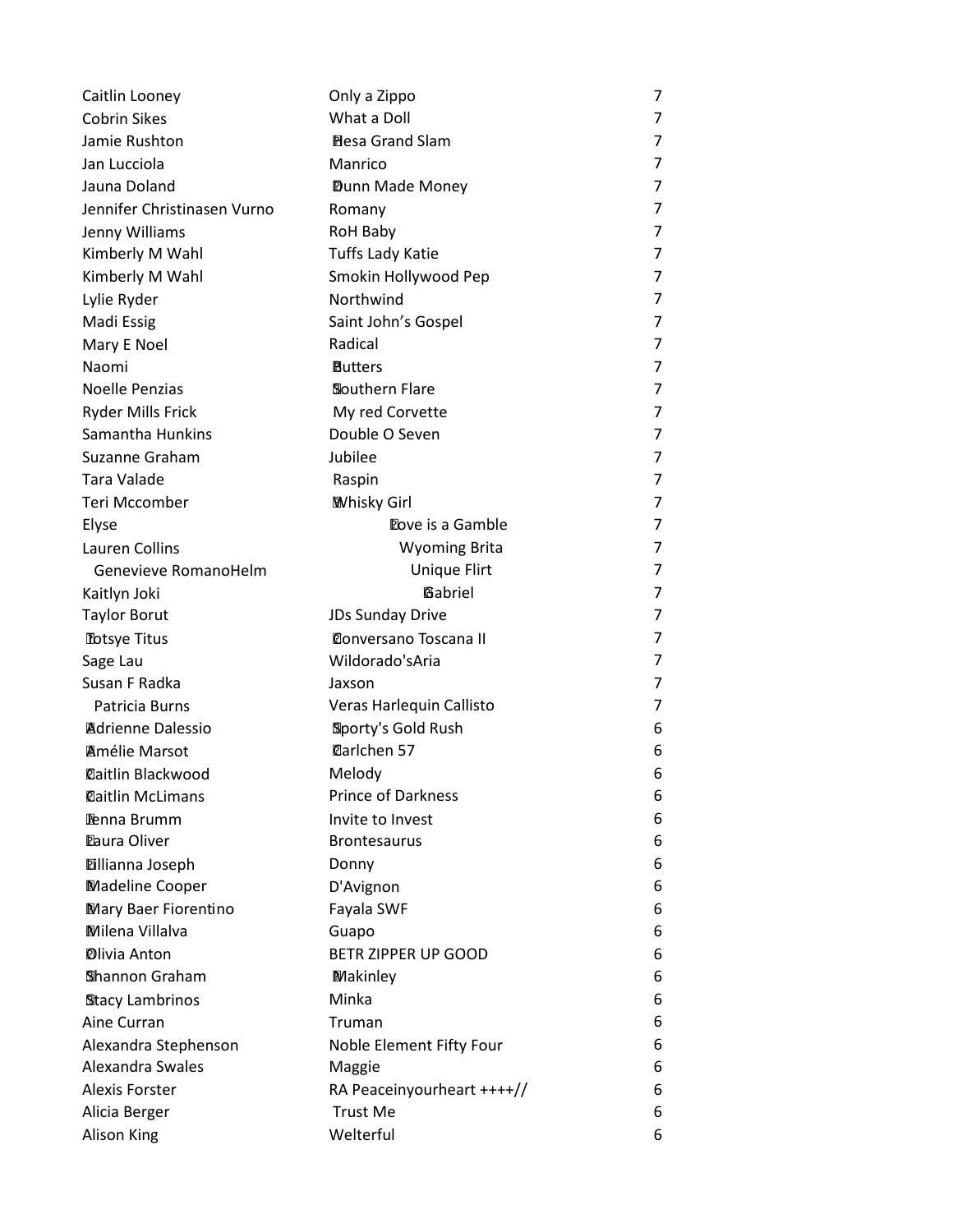| Andrea Chadwick          | Dollar                     | 6 |
|--------------------------|----------------------------|---|
| Anita Wos                | Nellie Sue A&M             | 6 |
| Becca Pizmoht            | Genesis Keziah             | 6 |
| <b>Beverly Daniels</b>   | Landomir                   | 6 |
| <b>Brook Grove</b>       | Donatella                  | 6 |
| <b>Brook Grove</b>       | Zwartz Eisberg             | 6 |
| <b>Catherine Hibbitt</b> | <b>Sweet August</b>        | 6 |
| Chelsea Erler            | Do the Dirty               | 6 |
| Cindee Rowan             | <b>Pleasure Talkin</b>     | 6 |
| Claudia Foushee          | Riddle                     | 6 |
| <b>Denise Cornell</b>    | Diamond Laramie Bars       | 6 |
| Donna Chernow            | <b>A</b> New Dispute       | 6 |
| Ella French              | Peaches                    | 6 |
| Emma Kramer              | Jolene                     | 6 |
| Gabrielle Santiso        | Dreaming by the Bay        | 6 |
| Genevieve Winga          | <b>Rosie's Halo</b>        | 6 |
| Gloria Anderson          | Unico Fan Ryp-Ein          | 6 |
| <b>Haleigh Burgess</b>   | Jazzmen                    | 6 |
| Helen Ripley             | Zhelah                     | 6 |
| Jennifer Mikulski        | Conversano Melora II       | 6 |
| Jodi Mallet              | Duke                       | 6 |
| Julia                    | <b>Butters</b>             | 6 |
| Julia Link               | Carman                     | 6 |
| Kari Wegenke             | <b>KA Psychic</b>          | 6 |
| Kathryn Williams         | Zahara                     | 6 |
| Katie Bogaert            | Mira                       | 6 |
| Katie Bogaert            | Zhob                       | 6 |
| Katie Cahill             | Cricket                    | 6 |
| Katrin Silva             | Von Reminics Athena        | 6 |
| Katrin Silva             | Mavis                      | 6 |
| Kira Rubin               | Double Play                | 6 |
| Kyleigh Morris           | <b>BETR ZIPPER UP GOOD</b> | 6 |
| Lauren Zillmer           | Thomas                     | 6 |
| Lesley Matt              | Sirius the Warhorse        | 6 |
| Lillian Joseph           | Weloura FH                 | 6 |
| Logan Weinstein          | Radical                    | 6 |
| Lorie Wolf               | <b>Windsor Forrest</b>     | 6 |
| Macy Bergsman            | Kahlua                     | 6 |
| Makenzie Renier          | Diamond in the Rough       | 6 |
| Margaret Zachery         | Silver Pocket Change       | 6 |
| Maribeth Brown           | Sonja II                   | 6 |
| Meaghan Donohue          | Rick's Wild Ace            | 6 |
| Megan Bearden            | Ollie                      | 6 |
| <b>Melanie Adams</b>     | Pluto Matina               | 6 |
| Melissa Cromer           | The Incredable Journey     | 6 |
| Morgan Kitchens          | Geminins' Reward           | 6 |
| Naomi Hogan              | Southern Charm             | 6 |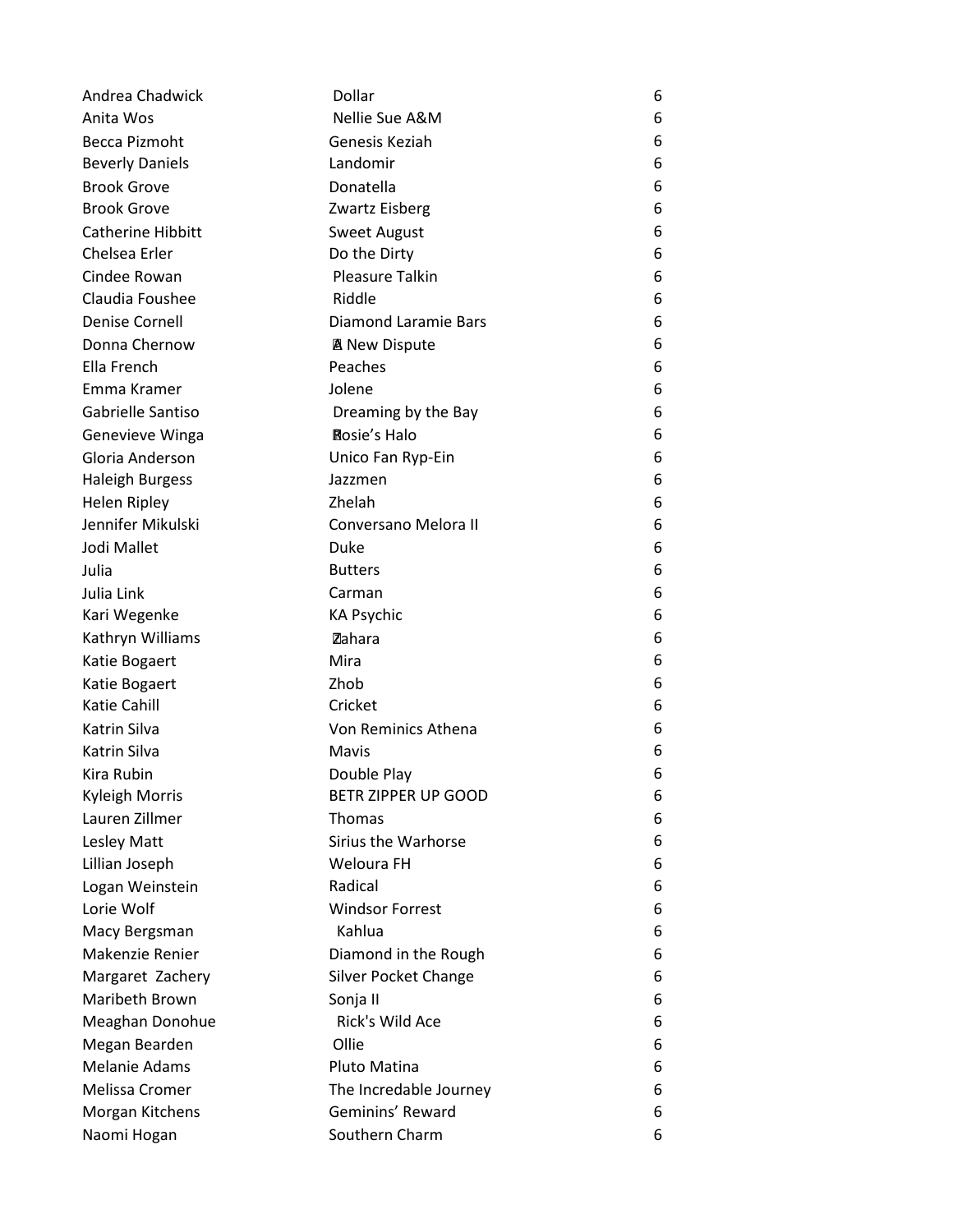| Nicole Surruso                       | Romeo                       | 6 |
|--------------------------------------|-----------------------------|---|
| Norah Wright                         | Lynxy                       | 6 |
| Olivia Olsen                         | Romeo                       | 6 |
| Rebekah Lozano                       | Lucy                        | 6 |
| Ricki Link                           | Red Hot Mama                | 6 |
| Robin French                         | Frodo                       | 6 |
| Sheila Purdum                        | <b>Others Will Follow</b>   | 6 |
| Silja Knoll                          | Holloway's Misty            | 6 |
| Sophie Somaru                        | What a Doll                 | 6 |
| <b>Stacey Gorman</b>                 | Paint A Masquerade          | 6 |
| <b>Stacy Lambrinos</b>               | Minka                       | 6 |
| Susan H Durjan                       | Kinnitty Castle             | 6 |
| <b>Tanis Lane</b>                    | PP Good As It Gets          | 6 |
| <b>Taylor Broz</b>                   | Arnold Sportzenaggerr       | 6 |
| <b>Therasa Pappas Pierce</b>         | Ursel B                     | 6 |
| <b>Thomas Adams</b>                  | <b>Reno 911</b>             | 6 |
| <b>Tierney Williams</b>              | <b>Blue Moon</b>            | 6 |
| <b>Violet Gibbs</b>                  | <b>Boo</b>                  | 6 |
| Patricia Gillespie                   | Moonshine D'Avalon          | 6 |
| <b>Taryn Lesoine</b>                 | Mr. Pumpkin Pie             | 6 |
| <b>Danielle Fuller</b>               | My Jeans Tell A Story       | 6 |
| Ashley Pooler                        | I-Ronic                     | 6 |
| Maya Hughes                          | King                        | 6 |
| <b>Abby Burgess</b>                  | <b>BFF Calypso</b>          | 6 |
| <b><i><u>Oristina Pinnow</u></i></b> | Devil Wears Prada           | 6 |
| <b>Grace Ripley</b>                  | Ruger                       | 6 |
| <b>Charlotte Wilkins</b>             | Heza Leo Jigg               | 6 |
| <b>Kim Abernathy</b>                 | Big Bear's Omega            | 6 |
| <b>Mikaela Mueller</b>               | Roel Van Rijnwoude          | 6 |
| Lauren Rudnick                       | Sprinkles Sparkles          | 6 |
| Sara Pifer                           | Argyle Street               | 6 |
| <b>Drew Greendale</b>                | Rascal                      | 6 |
| Carly Meinke                         | Sweet Jane                  | 6 |
| <b>Adeline Beach</b>                 | Rose Hill Irene             | 6 |
| Kimberly Kunze                       | <b>Western Stars Printz</b> | 6 |
| <b>Katie Fors</b>                    | <b>Willoways Be Mine</b>    | 6 |
| <b>Eisa Culbertson</b>               | <b>Wakis Fancy</b>          | 6 |
| Diane Maloney-Nicholls               | Sheldon                     | 6 |
| Julia Roberts                        | <b>OFI Thorsten</b>         | 6 |
| Janet Joki                           | Gabriel                     | 6 |
| <b>Natalie Frutos</b>                | Arion                       | 6 |
| Samantha Torcise                     | Classic                     | 6 |
| Carmen paul                          | Chick                       | 6 |
| Allison Mikulski                     | Chico De Luxe               | 6 |
| Denise Fant                          | Dante                       | 6 |
| Carole Weamer                        | Sweet Time Ollelujah        | 6 |
| Susan Ginise                         | No Horse                    | 6 |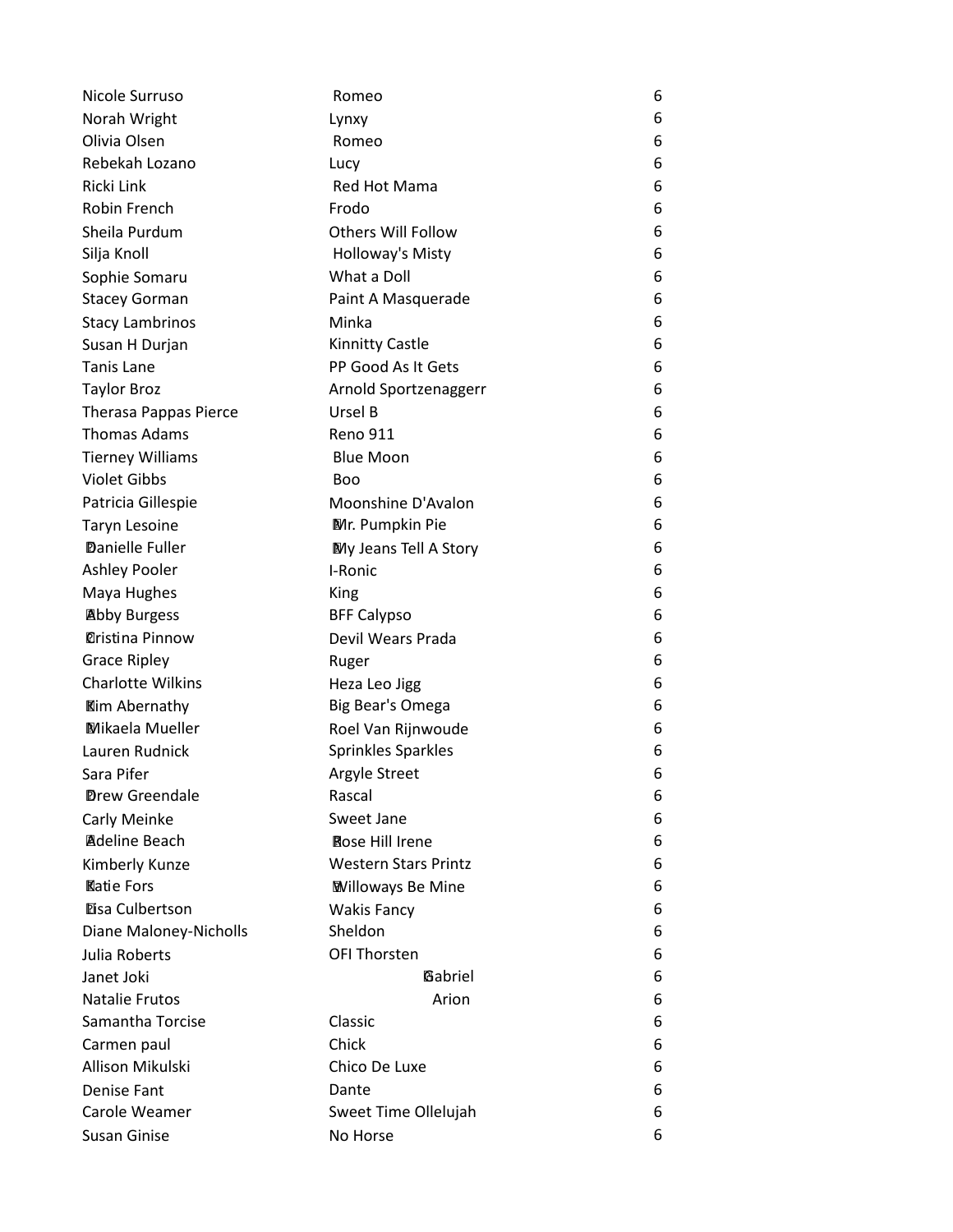| Barbara Paier                                | Rosealita Acres                                | 6      |
|----------------------------------------------|------------------------------------------------|--------|
| Chris Hyland                                 | He's My Hero                                   | 6      |
| Linda Matthews                               | Southern Charm                                 | 6      |
| <b>Teresa Runions</b>                        | Apache                                         | 6      |
| <b>Stacey McAlexander</b>                    | Simone Deville                                 | 6      |
| <b>Caitlin Paier</b>                         | <b>Stylish Radiance</b>                        | 6      |
| <b>Taylor Mack</b>                           | Moovin' Sensation                              | 6      |
| Sage Lau                                     | Wildorado's Saunto                             | 6      |
| Vanessa Schroeder                            | <b>Stewie</b>                                  | 6      |
| Nicole Janssen                               | Wingina OBX                                    | 6      |
| Audrey Mercaldo                              | Sonnys Mona                                    | 6      |
| Carilynn White                               | BayLee                                         | 6      |
| <b>Carola Cason</b>                          | Decent                                         | 6      |
| <b>Norah Jones</b>                           | Heath                                          | 6      |
| <b>Lauren Dombrock</b>                       | <b>JDs Sunday Drive</b>                        |        |
|                                              |                                                | 6      |
| Dawn Butler                                  | <b>Unexpected Crush</b>                        | 6      |
| <b>Alana Bernhardt</b>                       | <b>PLB Tennessee Waltz</b>                     | 5      |
| <b>Avery Morris</b>                          | BETR ZIPPER UP GOOD                            | 5      |
| <b>Baylee Collins</b>                        | <b>Eucera</b>                                  | 5      |
| <b>Kylee Roskom</b>                          | Tis an Undun Future                            | 5      |
| Mia Wiseman                                  | BETR ZIPPER UP GOOD                            | 5      |
| Aeron FitzGerald                             | Legends Chipastar                              | 5      |
| <b>Alexis Forster</b>                        | Ekarri Ahal ++/                                | 5      |
| Amanda Johnson                               | Dooley                                         | 5      |
| Autumn Krom                                  | Diablo                                         | 5      |
| Christean Ramage<br><b>Christine Gardner</b> | Whoa Oh Too Golden                             | 5      |
|                                              | Fenwick Bay                                    | 5      |
| Claire Mannino                               | Red Hot Mama                                   | 5<br>5 |
| <b>Elby Gonsoulin</b>                        | Sequence                                       |        |
| Eliza Ginn                                   | <b>Bouccos Flight Plan</b><br>Shootmetothemoon | 5<br>5 |
| Eliza Herman<br><b>Ellie Hall</b>            |                                                | 5      |
| <b>Emily Heffner</b>                         | Sally<br>Tame                                  | 5      |
| Gianna Rondo                                 |                                                | 5      |
| <b>Grace Winegard</b>                        | Captain<br>Mr. Abe                             | 5      |
| <b>Grace Winegard</b>                        | Audi                                           | 5      |
| <b>Helen Ripley</b>                          | Sonrisa                                        | 5      |
| Jamie Gillispie                              | <b>Green Acres Stables Handy</b>               | 5      |
| Jenifer Bacon                                | <b>Consider the Source</b>                     | 5      |
|                                              | <b>Golden Feathers</b>                         | 5      |
| Jorden Koepe<br>Karen Putzke                 | <b>Braveheart</b>                              | 5      |
|                                              | Valnes                                         | 5      |
| Kathy<br>Katie Gerhardt                      | <b>Precision Approach</b>                      | 5      |
| <b>Kelly Douglas</b>                         | J'Adore                                        | 5      |
| Kiersten Woods                               | Phoenix                                        | 5      |
|                                              |                                                |        |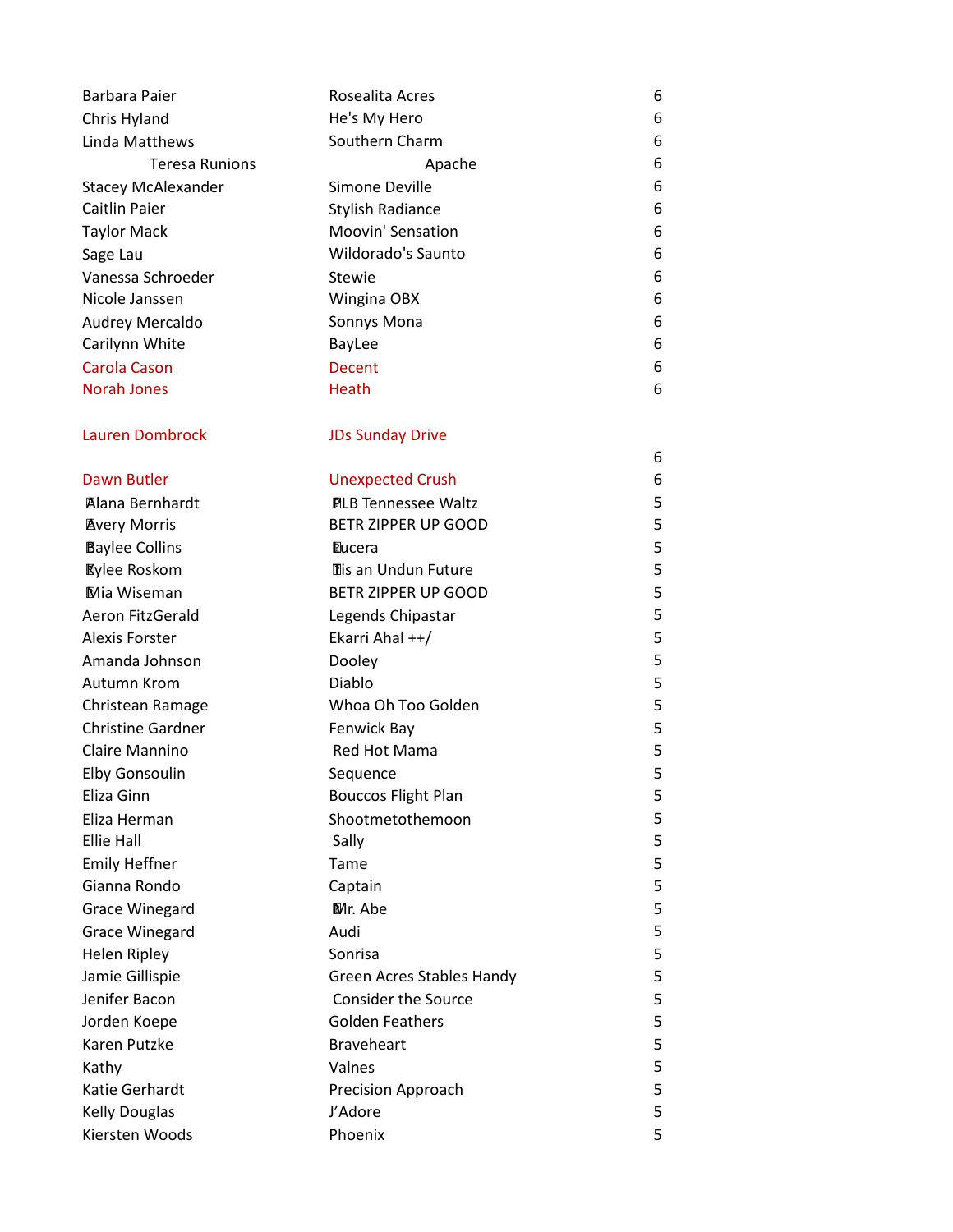| Leigh Beamer                 | <b>Blade Man</b>                | 5 |
|------------------------------|---------------------------------|---|
| Lily NcNabb                  | Huch                            | 5 |
| Lorraine Harrington          | Moneys Midnight Zip             | 5 |
| Macy Bergsman                | Kahlua                          | 5 |
| Rachel Johnson               | Rowan                           | 5 |
| Rebecca Dennis               | Zipped So Famous                | 5 |
| Siena Culotta                |                                 | 5 |
| Tara Hodgson                 | Argentina                       | 5 |
| Tori M Blankenship           | <b>Phantom Gold</b>             | 5 |
| Vanessa Meeks                | <b>Fiona Tetti</b>              | 5 |
| <b>Margo Barrows</b>         | Prints Charmin Darlin           | 5 |
| Slavannah Rosol              | <b>BFF Calypso</b>              | 5 |
| <b>Charlotte Wilkins</b>     | Deez Bar Mayd                   | 5 |
| <b>Brigid S Ripley</b>       | Freedom's Spirit                | 5 |
| Jennifer Hope                | Jazzy Jaguar                    | 5 |
| Kimberly Baker               | Wyatt                           | 5 |
| <b>Karlie Muff</b>           | <b>Roman</b>                    | 5 |
| <b>MICHELLE L HILTON</b>     | Moshulu EA                      | 5 |
| Mary Modaff                  | Caspian                         | 5 |
| <b>Nyles Quenzer</b>         | Docs Miss Good Bar              | 5 |
| Abby Forsberg                | Everett                         | 5 |
| Erin Ozminkowski             | Knights Dream                   | 5 |
| Jami L Register              | Big Time Kash Money             | 5 |
| <b>Kailey Roberts</b>        | Fancy Red Bow                   | 5 |
| <b>Dandace Martin-Yackel</b> | Remme                           | 5 |
| <b>Renee Mack</b>            | <b>Moovin' Sensation</b>        | 5 |
| Sophie Field                 | Dante                           | 5 |
| Amanda Valek-MacDonald       | Canadream Jospatriote Seduxtion | 5 |
| <b>Raechel Tolnay</b>        | <b>Sonnys Mona</b>              | 5 |
|                              | Mulligan on the First           |   |
| Dawn Butler                  |                                 | 5 |
| <b>Anne Gurian</b>           | <b>Promise</b>                  | 4 |
| <b>Elizabeth Taranto</b>     | Lena's Summer Gold              | 4 |
| Annabelle Peterson           | <b>Blue Moon</b>                | 4 |
| Anne Loudon                  | Lenas Four Shogun               | 4 |
| Brookelynn Espegard          | Lady Tigress                    | 4 |
| Celia Otterstetter           | Rown                            | 4 |
| Cheryl Champine              | Flirtin with Victory            | 4 |
| Connie Leach                 | <b>RRR Dry Mist</b>             | 4 |
| Connie Leach                 | ?                               | 4 |
| Danielle Isgett              | <b>Outlaw Jesse James</b>       | 4 |
| <b>Elena Thomas</b>          | Arya                            | 4 |
| Eliza Herman                 | And Miles to Go                 | 4 |
| <b>Elyse Evans</b>           | Reason to Singh                 | 4 |
| <b>Grayson Morris</b>        | <b>Gracious Determination</b>   | 4 |
| Helena Ripley                | Fitz Willy                      | 4 |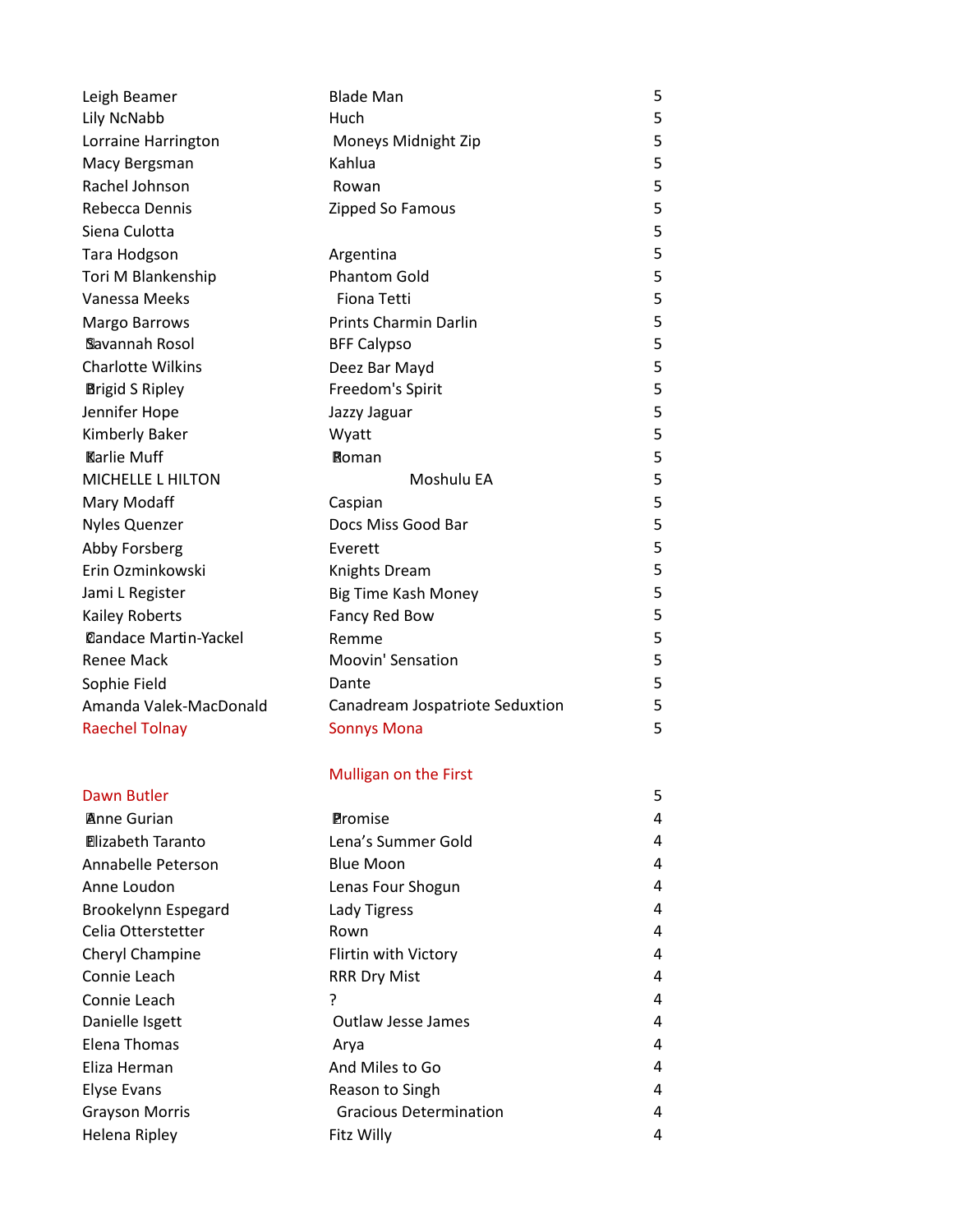| Judy Wells                | Boddy O Mine               | 4              |
|---------------------------|----------------------------|----------------|
| Julianna Suswal           | Miss Kitty                 | 4              |
| Katie Lemarse             | Huch                       | 4              |
| Katie Lemarse             | Huch                       | 4              |
| Kayla Putzke              | <b>Braveheart</b>          | 4              |
| Kristen Loudon            | Lenas Four Shogun          | 4              |
| Laura Johnson             | <b>Hatchet Jack</b>        | 4              |
| Lisa Burgarella           | <b>Miss Multipass</b>      | 4              |
| Makayla Regler            | Invite to Invest           | 4              |
| Mckayla Walsh             | Kahlúa                     | 4              |
| Sandra Lynn Buckman       | <b>SHS Tom Rawhide</b>     | 4              |
| Sidney Streetman          | Tinkerbell                 | 4              |
| <b>Amanda Theriault</b>   | <b>His Royal Roundness</b> | 4              |
| Sienna Gonczeruk          | Smooth Caberneigh          | 4              |
| <b>Annabelle Peterson</b> | <b>Blue Moon</b>           | 3              |
| <b>Allison Steele</b>     | Wild West Winchester       | 3              |
| Ava Netlesheim            | Raven                      | 3              |
| <b>Becky Noe</b>          | Alreyu                     | 3              |
| <b>Katie Fores</b>        | <b>Beef Jerky</b>          | 3              |
| <b>Michelle Chambers</b>  | Shadow                     | 3              |
| Molly O'Hara              | <b>Royal Freak</b>         | 3              |
| Savannah Rosol            | <b>BFF Calypso</b>         | 3              |
| <b>Abby Martin</b>        | Sanome Gold                | 3              |
| Alli Renken               | Stella                     | $\overline{2}$ |
| Hannah Elam               | Pimms                      | $\overline{2}$ |
| Judy Wells                | Wyo Johnny Dial            | $\overline{2}$ |
| Stephanie Sell            | SmoothSippingPromise       | $\overline{2}$ |
| <b>Tracie Kramer</b>      | Gus                        | $\overline{2}$ |
| <b>Brigid J Ripley</b>    | Senza                      | $\overline{2}$ |
| Jessica Long              | <b>Dancing Cricket</b>     | 0              |